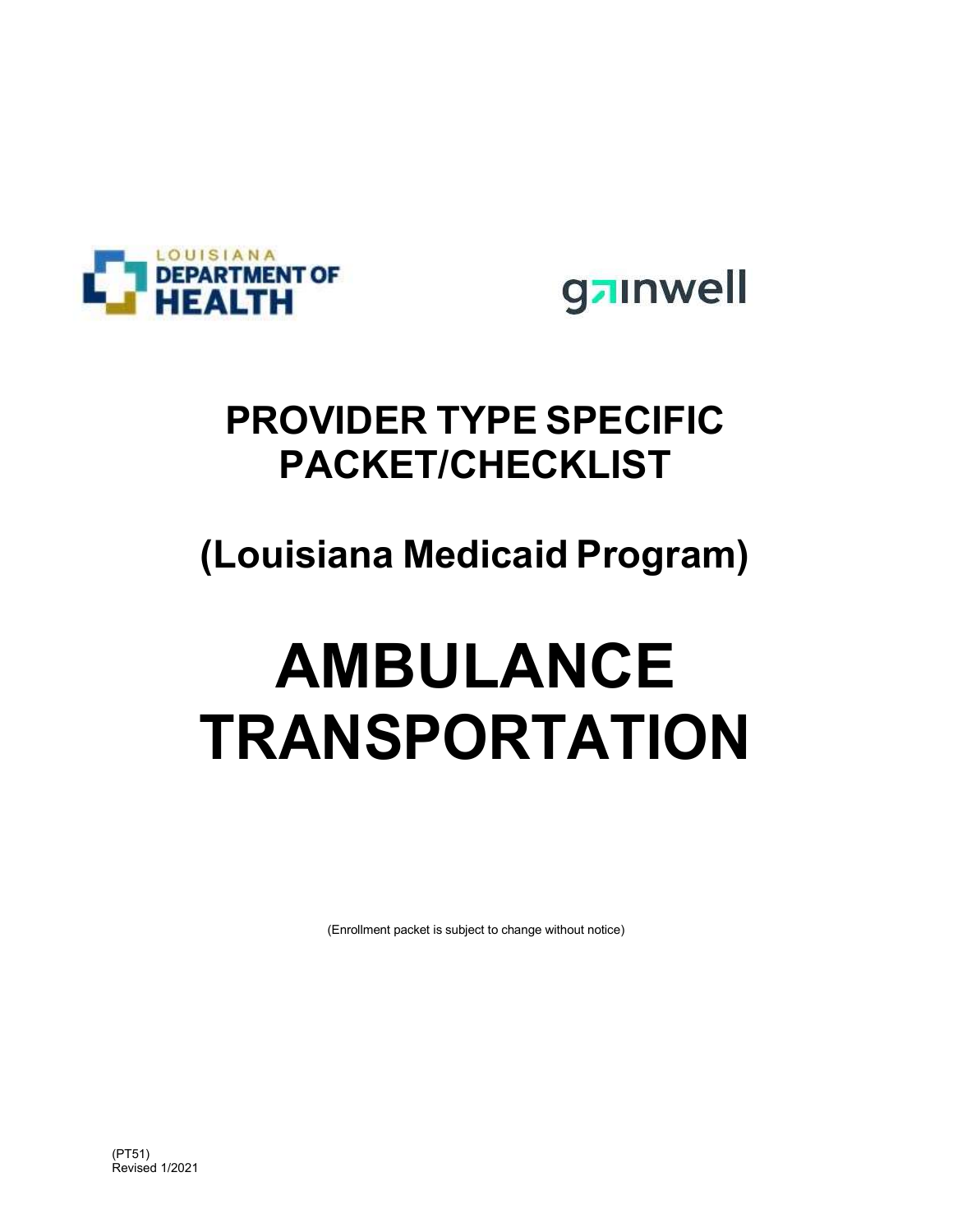## Ambulance Transportation CHECKLIST OF FORMS TO BE SUBMITTED

The following checklist shows all documents that must be submitted to the Gainwell Provider Enrollment Unit in order to enroll in the Louisiana Medicaid Program as a Ambulance Transportation provider:

| Completed | <b>Document Name</b>                                                                                                                                                                                                                                                                                                                                                                                                   |
|-----------|------------------------------------------------------------------------------------------------------------------------------------------------------------------------------------------------------------------------------------------------------------------------------------------------------------------------------------------------------------------------------------------------------------------------|
| *         | 1. Completed Entity/Business Louisiana Medicaid PE-50 Provider Enrollment Form.                                                                                                                                                                                                                                                                                                                                        |
| $\star$   | 2. Completed PE-50 Addendum - Provider Agreement Form (two pages).                                                                                                                                                                                                                                                                                                                                                     |
| $\star$   | 3. Completed Medicaid Direct Deposit (EFT) Authorization Agreement Form.                                                                                                                                                                                                                                                                                                                                               |
| $\star$   | 4. Louisiana Medicaid Ownership Disclosure Information Forms for Entity/Business. (Only<br>the Disclosure of Ownership portion of this enrollment packet can be done online by<br>choosing Option 1.)                                                                                                                                                                                                                  |
|           | Option 1 (preferred): Provider Ownership Enrollment Web Application. Go to<br>www.lamedicaid.com and click on the Provider Enrollment link on the left sidebar. After<br>entering ownership information online, the user is prompted to print the Summary Report;<br>the authorized agent must sign page 3 of the Summary Report and include both pages 2<br>and 3 with the other documents in this checklist.<br>-or- |
|           | Option 2 (not recommended): If you choose not to use the Provider Ownership Enrollment<br>web application, then submit the hardcopy Louisiana Medicaid Ownership Disclosure<br>Information Forms for Entity/Business.                                                                                                                                                                                                  |
| $\star$   | 5. (If submitting claims electronically) Completed Provider's Election to Employ Electronic<br>Data Interchange of Claims for Processing in the Louisiana Medical Assistance Program<br>(EDI Contract) Form and Power of Attorney Form (if applicable).                                                                                                                                                                |
|           | 6. Copy of voided check or letter from the bank on bank letterhead verifying the account and<br>routing number for the account to which you wish to have your funds electronically<br>deposited (deposit slips are not accepted).                                                                                                                                                                                      |
|           | 7. Copy of a pre-printed document received from the IRS showing both the employer<br>identification number (EIN) and the official name as recorded on IRS records (W-9 forms<br>are not accepted).                                                                                                                                                                                                                     |
|           | 8. Copy of EMS license issued by the resident state.                                                                                                                                                                                                                                                                                                                                                                   |
|           | 9. To report "Specialty" for this provider type on Section A of the PE-50, please use Code 59<br>(Ambulance).                                                                                                                                                                                                                                                                                                          |
| $**$      | 10. Completed Hold Harmless Agreement Form.                                                                                                                                                                                                                                                                                                                                                                            |

\* These forms are available in the Basic Enrollment Packet for Entities/Businesses.

\*\* Forms included here.

### Out of State Enrollment:

Submit an original claim with the application for the initial date of service. This claim must meet timely filing guidelines. Be sure that the license submitted (see Item 8, above) covers the period represented by the date of service on the claim.

#### PLEASE USE THIS CHECKLIST TO ENSURE THAT ALL REQUIRED ITEMS ARE SUBMITTED WITH YOUR APPLICATION FOR ENROLLMENT. ATTACHED FORMS MUST BE SUBMITTED AS ORIGINALS WITH ORIGINAL SIGNATURES (NO STAMPED SIGNATURES OR INITIALS)

Please submit all required documentation to: Gainwell Provider Enrollment Unit PO Box 80159 Baton Rouge, LA 70898-0159